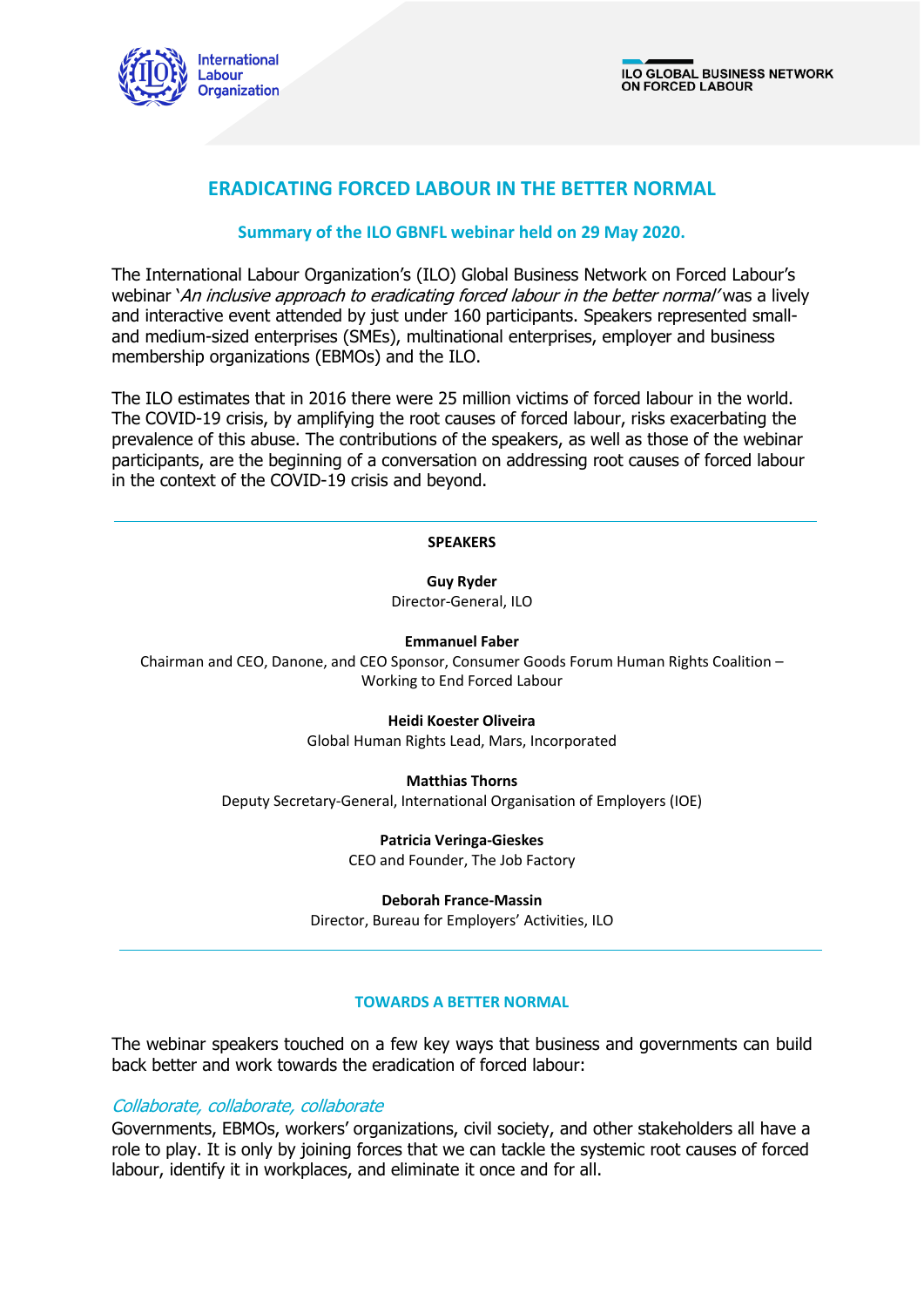## Adopt and enforce effective legal frameworks

Forced labour, over the centuries, has evolved. This is reflected by the ILO's international instruments, with its recent [Forced Labour Protocol](https://www.ilo.org/dyn/normlex/en/f?p=NORMLEXPUB:12100:0::NO::P12100_ILO_CODE:P029) updating the original [ILO Convention 29](https://www.ilo.org/dyn/normlex/en/f?p=NORMLEXPUB:12100:0::NO::P12100_ILO_CODE:C029) adopted in 1930. Ratifying, and then effectively enforcing, these instruments is key in tackling forced labour.

Drawing from the UN Guiding Principles on Business and Human Rights, business has a duty to respect human rights while governments have a duty to protect them. Governments bear the responsibility for adopting and enforcing legal frameworks on the eradication of forced labour.

## Formalize the informal

Informality increases vulnerability to forced labour. An enabling business environment that provides incentives for businesses and workers to join the formal economy is important to transition from the informal to the formal economy.

SMEs have been particularly hard hit by the COVID-19 crisis. Government support for SME business continuity is crucial to prevent a (further) slide into informality.

## Include SMEs in the conversation

The views of SMEs must be included in any policy considerations and advocacy efforts to ensure government initiatives enable action on forced labour by the private sector as a whole. EBMOs have a unique role to play here as they are able to reach SMEs, work with governments to shape policies that work for SMEs, and then provide advice to SMEs on complying.

### Focus on due diligence and overcome supply chain auditing challenges

Due diligence is key to identifying risks and preventing forced labour. The COVID-19 crisis has led to some challenges with traditional auditing given the restrictions on movement. Supply chain auditing can be improved and expanded by relevant stakeholders working together.

### Communicate common priorities to create a common understanding

The Consumer Goods Forum's [priority industry principles on forced labour](https://www.theconsumergoodsforum.com/wp-content/uploads/2018/05/Guidance-on-the-Priority-Industry-Principles.pdf) have helped companies to communicate their expectations to suppliers and communities. The increasingly wide use of the principles also means that a common language around forced labour is now emerging, which is leading to a common understanding.

### Renew our focus on fair recruitment

Migrant workers are particularly vulnerable to forced labour. The COVID-19 crisis has largely stopped formal migration as borders have shut, at least temporarily. This increases the pressure on informal migration, which in turn risks leading to more smuggling and human trafficking. The adoption of the [ILO's fair recruitment principles](https://www.ilo.org/global/topics/fair-recruitment/lang--en/index.htm) can curb abuses early on during recruitment.

### Find innovative solutions that reach greater scale

We need to do more, faster, particularly in light of the social and economic effects of the COVID-19 crisis. New solutions cans be identified through business and other stakeholders sharing lessons learned from failed and successful actions and collaboratively identifying new solutions.